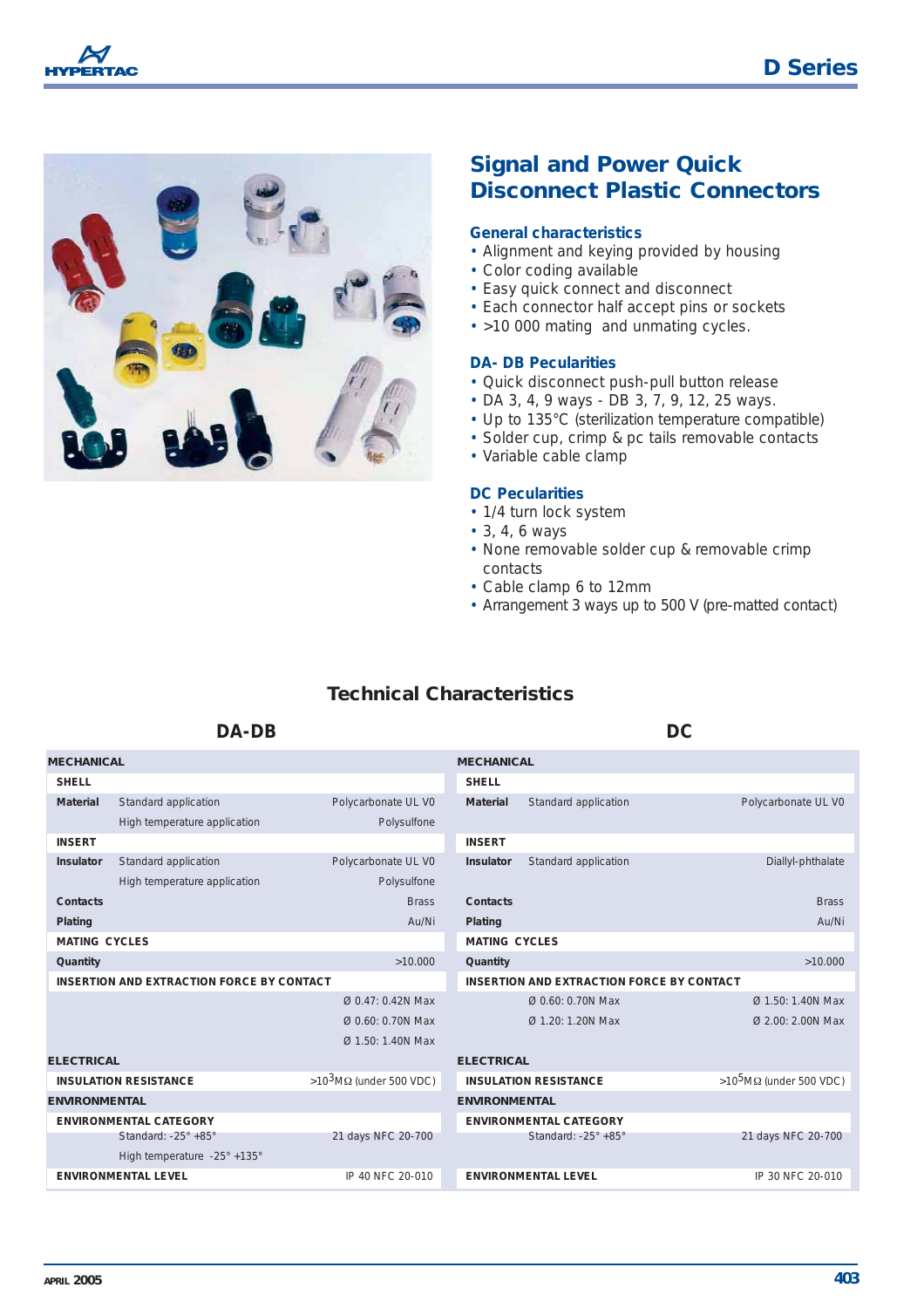

# **Ordering Information**

|                                                                                                                                                                                                                                                                                                   | 13<br>306<br>40<br>D<br>A<br>$\sim$                                                                   |
|---------------------------------------------------------------------------------------------------------------------------------------------------------------------------------------------------------------------------------------------------------------------------------------------------|-------------------------------------------------------------------------------------------------------|
| <b>SERIES</b>                                                                                                                                                                                                                                                                                     |                                                                                                       |
| <b>MODEL</b><br>B<br>$\mathsf C$<br>Α                                                                                                                                                                                                                                                             |                                                                                                       |
| <b>STANDARD</b>                                                                                                                                                                                                                                                                                   |                                                                                                       |
| NUMBER OF CONTACTS<br>$DA$ 306<br>3 contacts Ø 0.6 mm<br>4 0 6<br>4 contacts Ø 0.6 mm<br>9  0  4<br>9 contacts Ø 0.47 mm<br>DB 315<br>3 contacts Ø 1.5 mm<br>$7$ 0 6<br>7 contacts Ø 0.6 mm<br>9 0 6<br>9 contacts Ø 0.6 mm<br>1 2 5<br>12 contacts Ø 0.47 mm<br>2  5  4<br>25 contacts Ø 0.47 mm | $DC$ $0$ $3$ $2$<br>3 contacts Ø 2 mm<br>4 1 5<br>4 contacts Ø 1.5 mm<br>6 1 2<br>6 contacts Ø 1.2 mm |
| PART - POLARITY - PLATING                                                                                                                                                                                                                                                                         |                                                                                                       |
| 13<br>Male plug                                                                                                                                                                                                                                                                                   | 12<br>Female plug,                                                                                    |
| 23<br>Male receptacle                                                                                                                                                                                                                                                                             | 22<br>Female receptacle                                                                               |
| 33<br>Male extension                                                                                                                                                                                                                                                                              | Female extension<br>32                                                                                |
| <b>TERMINATIONS</b>                                                                                                                                                                                                                                                                               |                                                                                                       |
| To crimp<br>20<br>Solder cup<br>40                                                                                                                                                                                                                                                                |                                                                                                       |
| SHELL COLOR CODING                                                                                                                                                                                                                                                                                |                                                                                                       |
| Black (standard color)<br>N                                                                                                                                                                                                                                                                       | $\bigcirc$<br>Orange                                                                                  |
| Yellow<br>J                                                                                                                                                                                                                                                                                       | $\mathsf V$<br>Green                                                                                  |
| W<br>White                                                                                                                                                                                                                                                                                        | B<br><b>Blue</b>                                                                                      |
| Red<br>R                                                                                                                                                                                                                                                                                          | Cream white (sterilization temperature compatible)                                                    |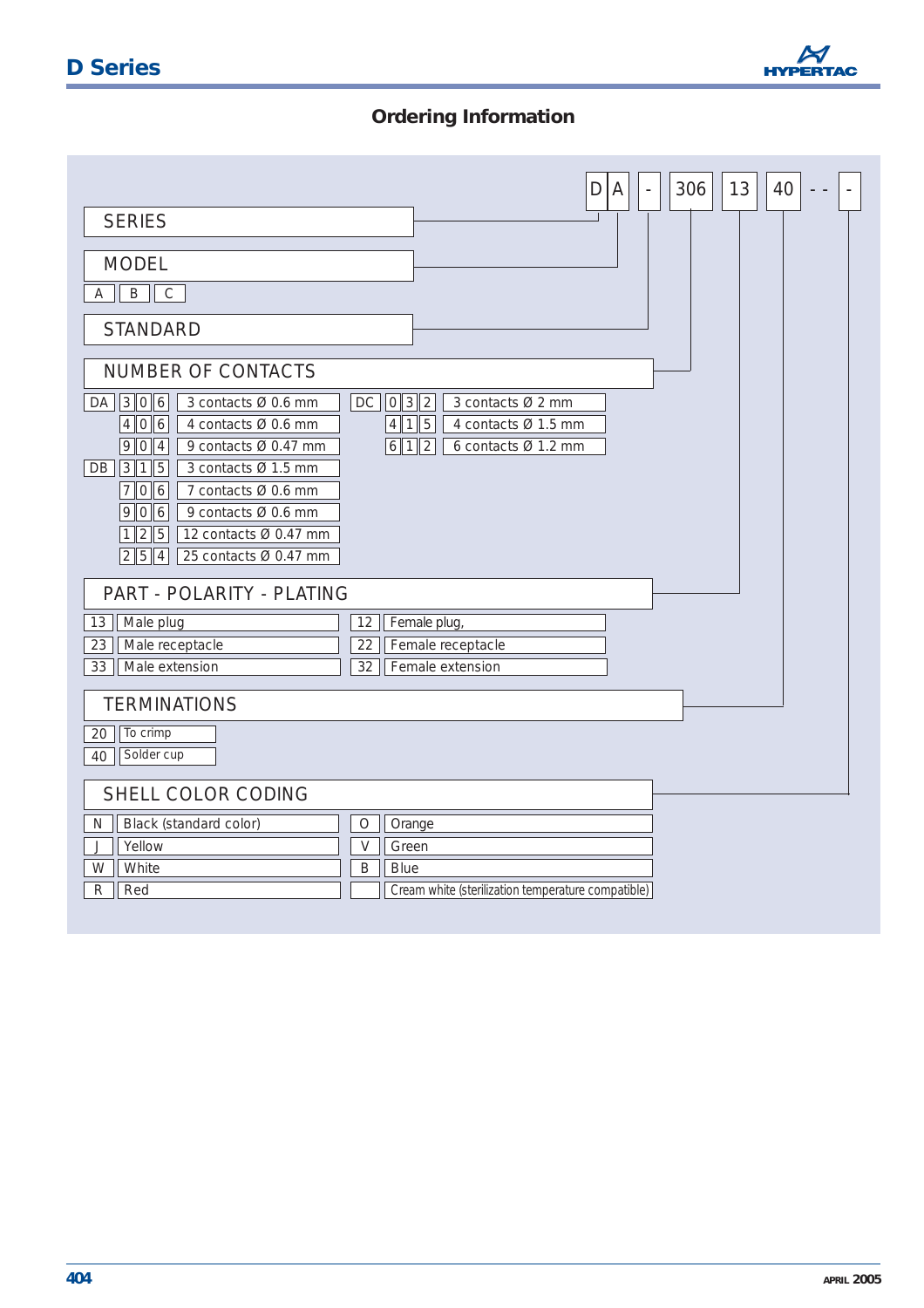

# **Dimensions**

**DA** 

**DB** 







### Female or male receptacle









### Female receptacle Right angle

 $1.5$ 







#### Female or male extension



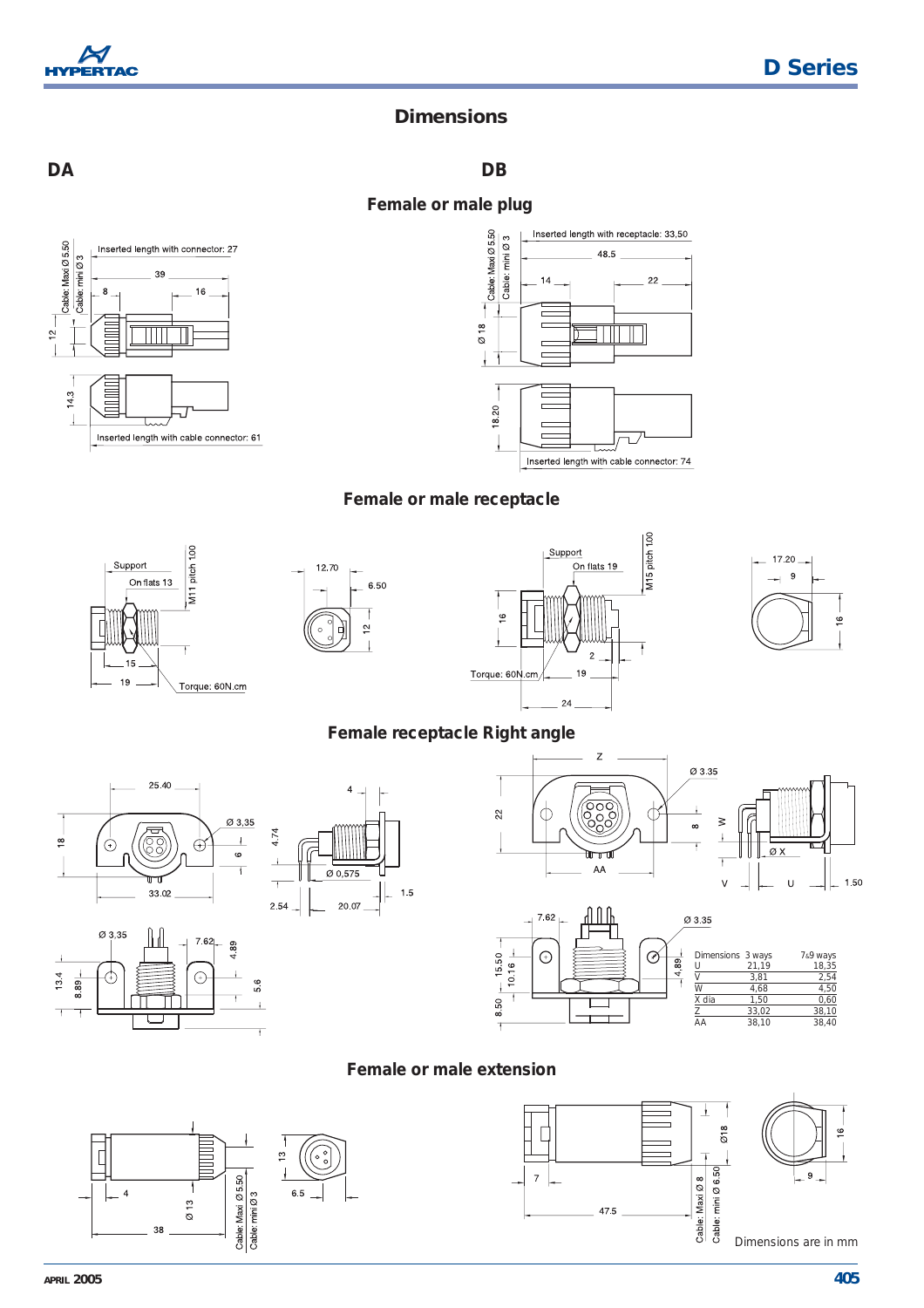# **D Series**



# **Arrangements overview**

| Arrangements                     |                                                                                |                             |                          |                |              |                |                                                    | <b>Tools</b>  |                                      |                                   |  |
|----------------------------------|--------------------------------------------------------------------------------|-----------------------------|--------------------------|----------------|--------------|----------------|----------------------------------------------------|---------------|--------------------------------------|-----------------------------------|--|
|                                  |                                                                                |                             | Current<br>rating<br>(A) |                | (A)          |                | Current for Break down<br>all contacts voltage (V) |               | Crimping<br><b>HYPERTAC</b> contacts | Removal                           |  |
| Reference                        | Receptacle<br>seen from<br>cabling side                                        | resistance in mΩ<br>Contact | Service                  | Peak           | Service      | Peak           | Contact to<br>contact                              | Crimp tool    | Locator                              |                                   |  |
| DA . 306<br>3 Contacts<br>Ø0,60  | $3^{\circ}$                                                                    | 6                           | 7                        | 12             | 5            | 9              | 1800                                               | M22 520 /2.01 |                                      | SS.006 00 00 001 SD.006 00 00 004 |  |
| DA . 406<br>4 Contacts<br>Ø0,60  | $\cdot^2$<br>4∙                                                                | 6                           | 7                        | 12             | 5            | 9              | 1400                                               | M22 520 /2.01 |                                      | SS.006 00 00 001 SD.006 00 00 004 |  |
| DA . 904<br>9 Contacts<br>Ø 0,40 | $5^{\circ}$ 9                                                                  | 8                           | $\overline{2}$           | 4              | 1            | $\overline{2}$ | 750                                                | M22 520 /2.01 | SS.004 000 1914                      | SD.004 000 1916                   |  |
| DB.315<br>3 Contacts<br>Ø1,50    | $\bullet$ 3                                                                    | 2,5                         | 12                       | 21             | $6,5$ 15     |                | 1800                                               | M22 520 /2.01 |                                      | SS.015 00 00 002 SD.015 00 00 005 |  |
| DB.706<br>7 Contacts<br>Ø0,60    | $\bullet$ <sup>6</sup><br>$\bullet_5$                                          | 6                           | 7                        | 12             | 3            |                | 6,5 1800                                           | M22 520 /2.01 |                                      | SS.006 00 00 028 SD.006 00 00 004 |  |
| DB.906<br>9 Contacts<br>Ø0,60    | ′8∙<br>7 <sub>•</sub><br>$9 \bullet$<br>$6_{\bullet}$<br>5●                    | 6                           | 7                        | 12             | 3            |                | 6,5 1500                                           | M22 520 /2.01 |                                      | SS.006 00 00 028 SD.006 00 00 004 |  |
| DB.125<br>12 Contacts<br>Ø 0,47  | $\mathbf{3}_{\bullet}$<br>$2_{\bullet}$<br>•5 •4<br>$-8$ $-9$ $-10$<br>•12 •11 | 12                          | $\overline{\mathbf{3}}$  | $\overline{7}$ | $1,5$ 3      |                | 1000                                               | M22 520 /2.01 | SS.047 00 00 001                     | 043<br>$S_{-}$                    |  |
| DB.254<br>25 Contacts<br>Ø0,40   |                                                                                | 8                           | $\overline{2}$           | $\overline{4}$ | $\mathbf{1}$ | 2              | 750                                                | M22 520 /2.01 |                                      | SS.004 000 1914 SD.004 000 1916   |  |

## **Preparation board details**

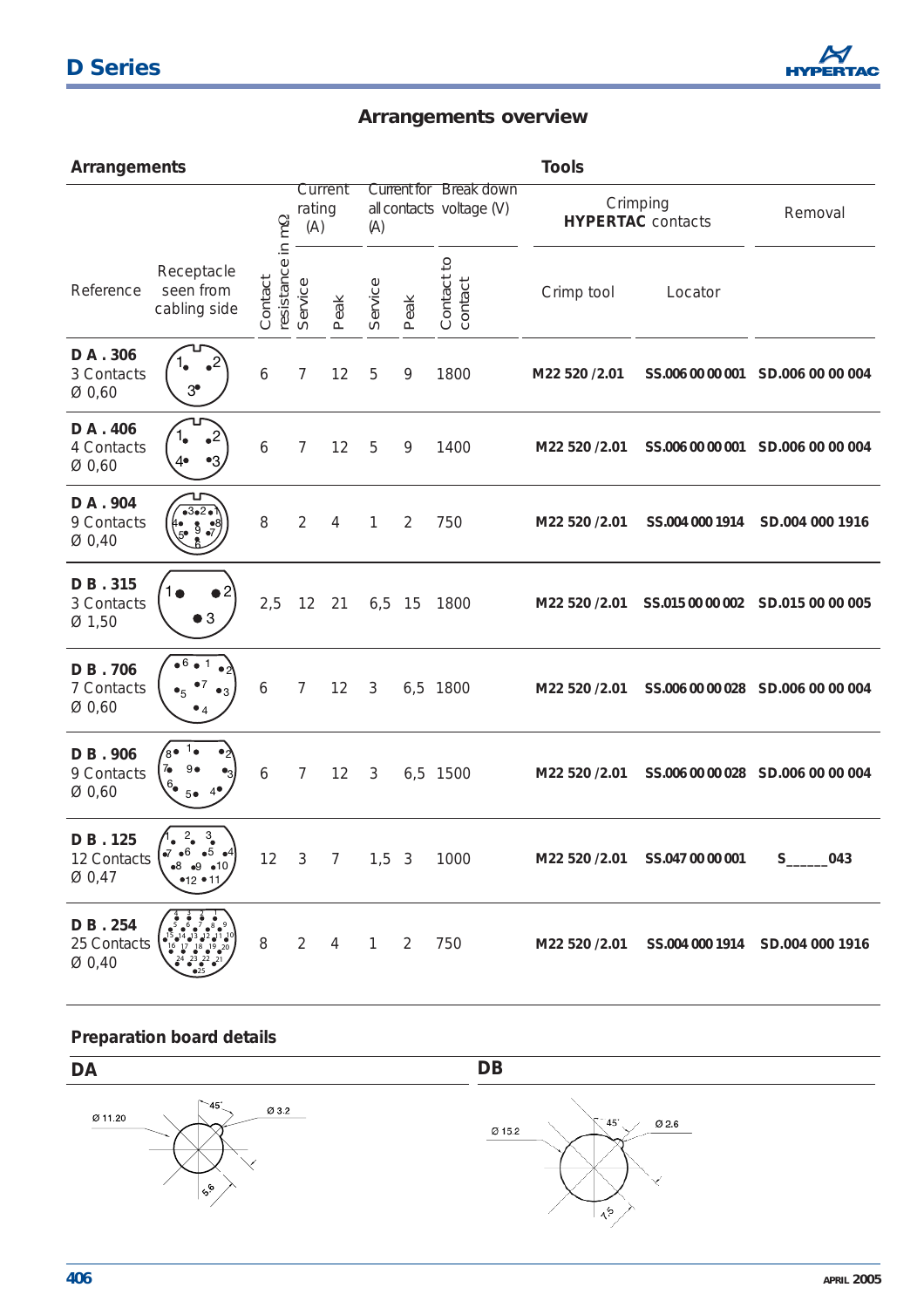

## **Dimensions**

**DC**

**Female or male plug** 



#### **Female or male receptacle**



#### **Female or male extension**